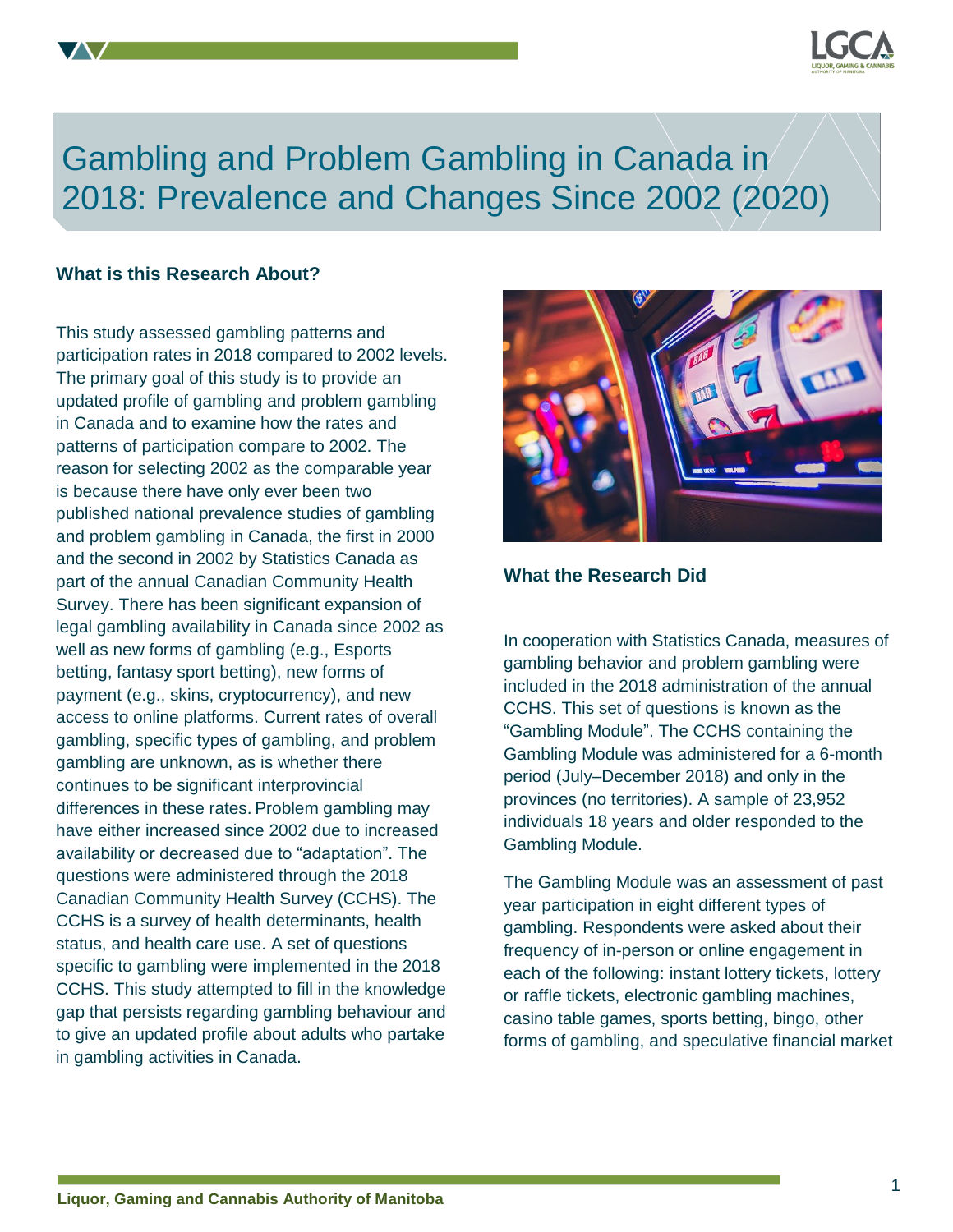

activities. Respondents who gambled once a month or more on one or more types of gambling were asked questions from the Problem Gambling Severity Index to categorize individuals into the categories of non-problem gamblers, at-risk gamblers, and problem gamblers.

## **What Did the Research Find?**

The researchers found that the overall pattern of gambling in 2018 is very similar to 2002. There appears to be two main findings. The first is that the relative popularity of the different types of gambling in 2018 in Canada is very similar to 2002. The second main finding is that overall participation rates have decreased. This is particularly true for Electronic Gambling Machines (EGMs) and bingo but is true for almost all types of gambling. Casino table games and online gambling are the exceptions to this trend.

The majority of Canadian adults reported engaging in gambling in 2018. However, this is largely due to the purchase of lottery and/or raffle tickets, which is the type of gambling most Canadian adults participate in. Altogether, 66.2% of the Canadian adult population reported partaking in one or more types of gambling in 2018. Lottery and raffle tickets are the only type of gambling in which the majority of the Canada population participates in. Most people were classified as occasional gamblers although there is a subgroup of people who purchase lottery tickets on a regular basis. The majority of gamblers engage in more than one type of gambling.

Online gambling was the one form of gambling that has increased participation from 2002 to 2018 with 6.4% of adult Canadians reporting to have participated in online gambling in 2018 and 1.0% who engaged in 'arcade or Internet gambling' in 2002. A total of 47.0% of all online gamblers

indicated they only gambled online in the past year, whereas 53.0% indicated gambling both online and in-person. Online gambling participation has increased, but it is still uncommon relative to inperson participation. Other types of gambling are less common including casino table games and EGMs with most people reporting only occasional involvement. Patterns of gambling were very similar across provinces. However, there are higher rates of EGM participation in Manitoba and Saskatchewan.

With the vast majority of the population reporting limited gambling involvement, it is not surprising that the population prevalence of problem gambling is also low. A total of 0.6% of the Canadian adult population is estimated to be problem gamblers in 2018 (roughly 156,000 people) with an additional 2.7% being at-risk gamblers. There are no significant differences in provincial problem gambling rates. Comparisons between 2018 and 2002 show that both problem gambling and at-risk gambling have decreased since 2002, coincident with the overall decrease in gambling participation.

#### **How Can You Use This Research?**

This research can help to inform policy interventions and future research directions. Public education campaigns in Manitoba and Saskatchewan could focus on lower-risk strategies around EGMs and other forms of higher-risk gambling activities. Future research on online gambling would be helpful as this is an area of growing concern among policy makers and health professionals working with people who experience gambling-related harm.